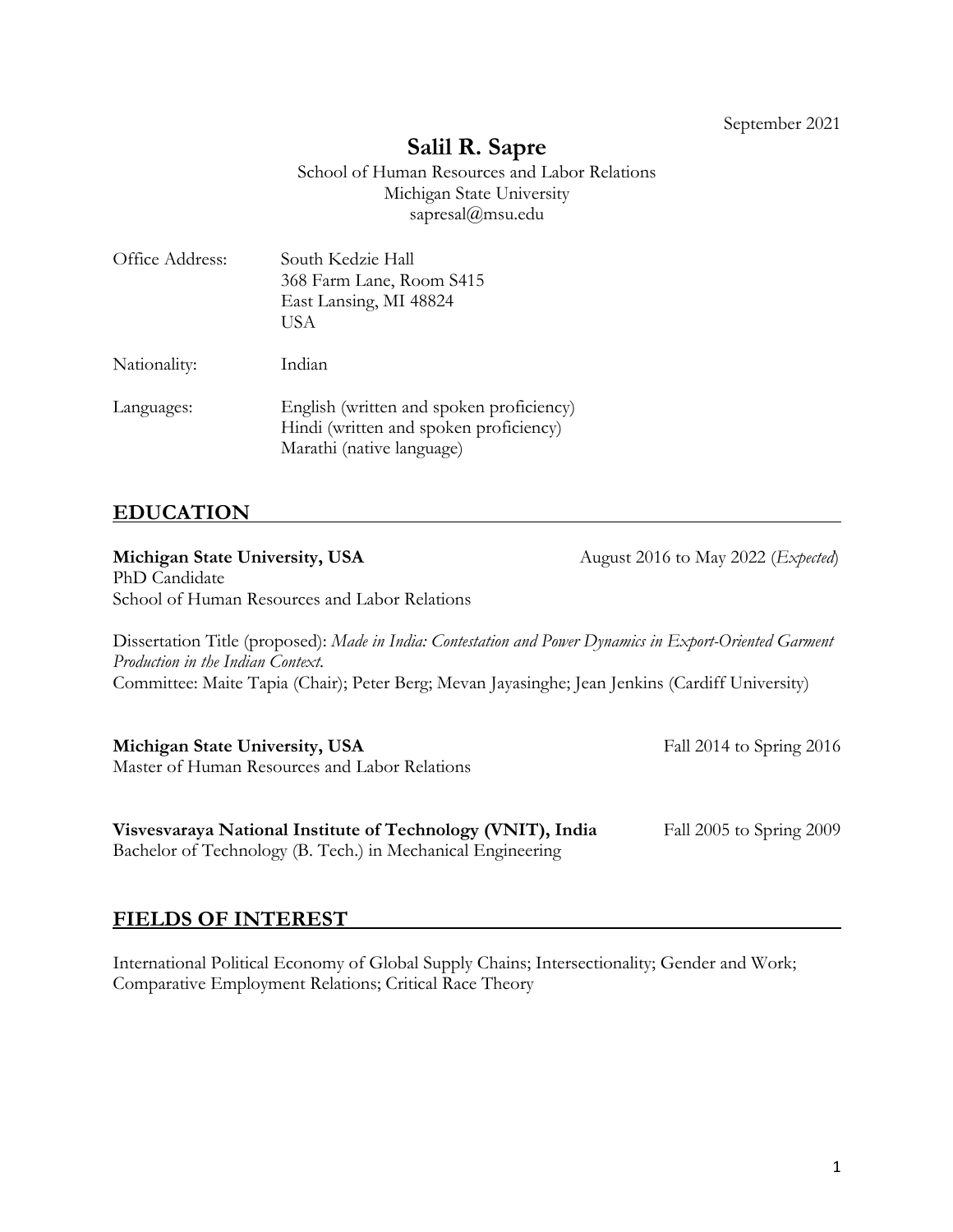### **RESEARCH**

#### **PUBLICATIONS AND WORK UNDER REVIEW**

Hodder, A., Fullin, G., Kahmann, M., & **Sapre, S. R.** (2018). Walking the tightrope: the imperatives of balancing control and autonomy for young worker groups. *Work and Occupations*, 45(4), 475-500.

Salil R. Sapre, 'Gender-Blindness and its Discontents: The Curious Case of an Indian Feminist Trade Union', Status: *Revise and Resubmit* at *Journal of Industrial Relations*.

Salil R. Sapre, 'Going Global but Staying Local: The Mechanics of a Local Labor Control Regime in Export-Oriented Garment Manufacturing in India', Status: *Under Review* at *the Review of International Political Economy*.

Salil R. Sapre & Maite Tapia, 'Reconceptualizing Labor Contestation by Marginalized Workers through Critical Race Theory', Chapter for LERA Research Volume 2022 on Labor and a Racial Reckoning. Status: *Manuscript under editorial review.*

#### **WORK IN PROGRESS**

Salil R. Sapre, 'Customization on the Fly: Innovative Practices for Organizing Rural Migrant Workers in the Indian Garment Industry', Status: *Data analysis stage; target – Industrial Relations Journal.*

Salil R. Sapre, 'What do Civil Society Organizations do? Evidence from New Industrial Relations Actors in Global Supply Chains', Status: *Data collection stage*.

Salil R. Sapre, 'Disaster Capitalism and COVID-19: Consequences for Global Garment Production', Status: *Data collection stage.*

#### **OTHER PUBLICATIONS**

Tapia, M., Turner, L., & **Sapre, S. R.** (2018). Can millennials save the labour movement? *London School of Economics Business Review*. https://blogs.lse.ac.uk/businessreview/2018/12/19/canmillennials-save-the-labour-movement/

Essays (available upon request) for 'Young Workers and Worker Interest Representation: A Five-Country Comparative Analysis of Case Study Success.' (Project funded by Hans Böckler Stiftung; PIs: Maite Tapia & Lowell Turner)

- a. 'Young Worker Organizing in Contemporary America A Review of the Literature' (2015)
- b. 'AFL-CIO's Union Summer: A Case Study' (2016)
- c. 'What's 'Next Up' for America's Young Workers?' (2016)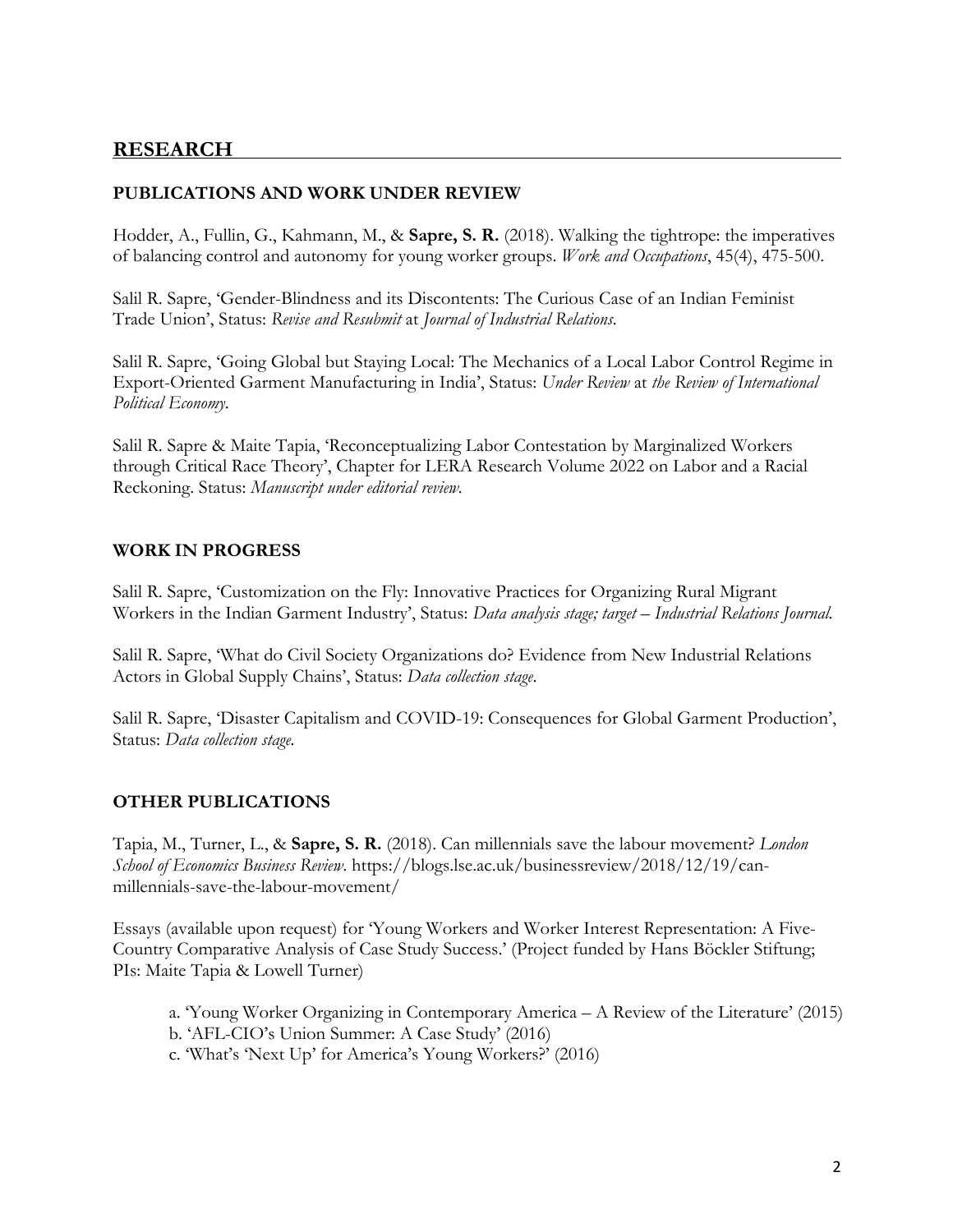#### **SOFTWARE PROFICIENCY**

MAXQDA Software Package for Data Analysis; MS Office Suite

### **TEACHING EXPERIENCE**

#### **INSTRUCTOR**

Income Inequality Undergraduate Level, Spring 2022 (scheduled)

Comparative Human Capital Systems Undergraduate Level, Fall 2021

Research Methods and Analysis Undergraduate Level, Fall 2019

#### **GUEST LECTURES**

'Employment Relations in India' Undergraduate Level, Spring 2019

'Institutions – Varieties of Capitalism' Graduate Level, Fall 2018

# **FELLOWSHIPS, GRANTS AND AWARDS**

(Award amounts greater than or equal to \$500 declared)

**Conference Award**, Council of Graduate Students, Michigan State University – 2021

**Shao Chang Lee Graduate Student Best Paper Award** (third place), Asian Studies Center, Michigan State University (\$1,000) – 2021 Paper Title: *Gender-Blindness and its Discontents: The Curious Case of an Indian Feminist Trade Union*

**Dr. Delia Koo Global Student Fellowship**, Asian Studies Center, Michigan State University  $($3,000) - 2021$ 

**COVID-19 Remote Working Technology Award**, Council of Graduate Students, Michigan State University – 2021

**Conference Award**, Council of Graduate Students, Michigan State University – 2020 [not availed]

**Summer Research Grant**, School of Human Resources and Labor Relations, Michigan State University (\$1,000) – 2019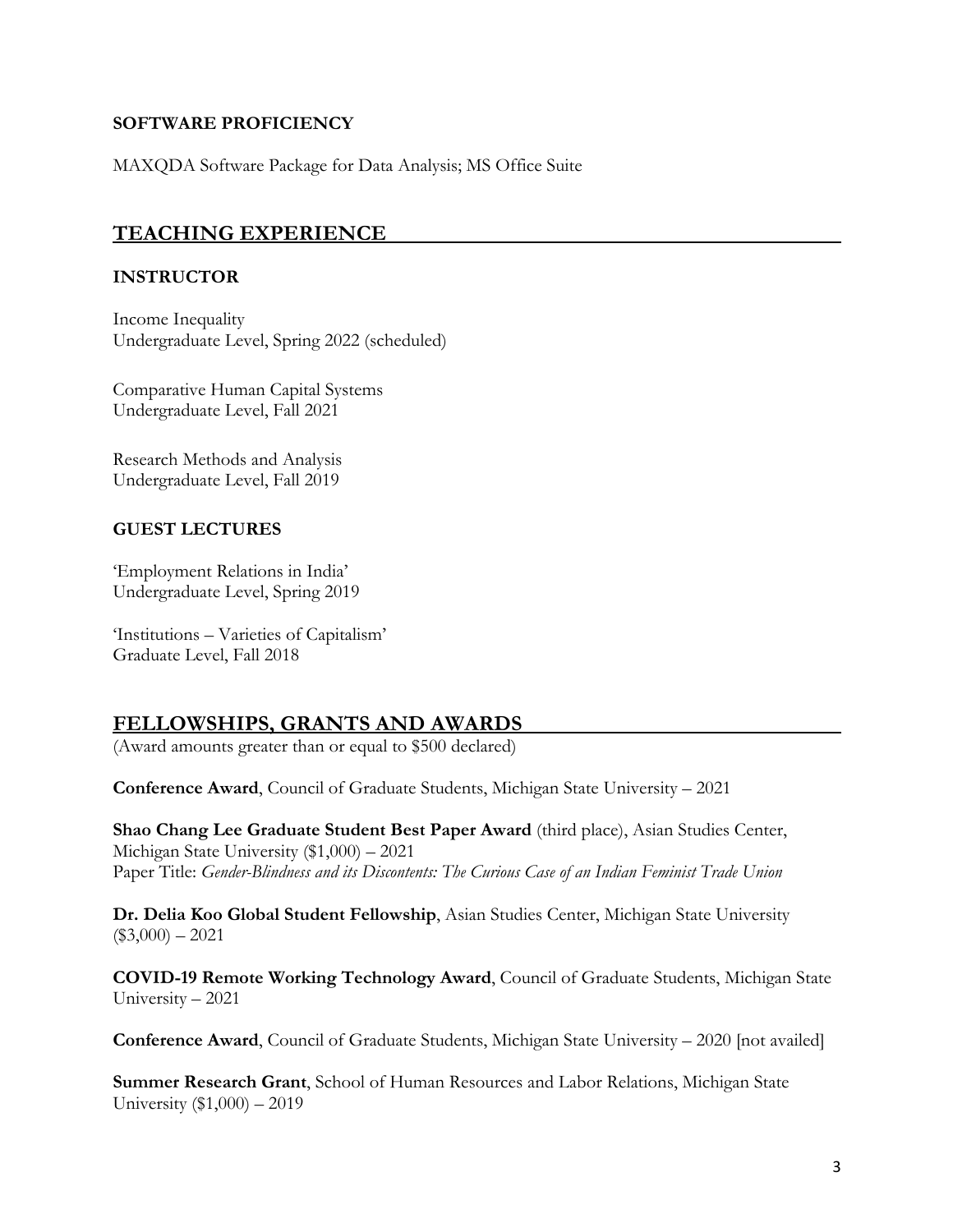**Dr. Delia Koo Global Student Fellowship**, Asian Studies Center, Michigan State University  $($5,000) - 2019$ 

**Research Fellowship**, School of Human Resources and Labor Relations, Michigan State University  $($500) - 2018$ 

**The Charles P. and Linda A. Thompson Endowment for Social Science Research**, College of Social Science, Michigan State University (\$4,139) – 2018

**Travel for Research Collection Award**, Center for Gender in Global Context, Michigan State University (\$500) – 2018

**Research Enhancement Award**, Office of the Dean, College of Social Science, Michigan State University – 2018

**Research Enhancement Award**, School of Human Resources and Labor Relations, Michigan State University (\$500) – 2018

**Summer Research Grant**, School of Human Resources and Labor Relations, Michigan State University (\$1,000) – 2017

**Summer Research Award,** College of Social Science, Michigan State University (\$1,300) – 2017

**Research Enhancement Fellowship**, The Graduate School, Michigan State University (\$1,000) – 2017

### **CONFERENCES AND WORKSHOPS**

Session Organized and Chaired: 'Power Dynamics in Global Supply Chains: Novel Perspectives across Contexts and Scales' at International Labour and Employment Relations Association  $(ILERA) 19<sup>th</sup> World Congress in June 2021 [online event].$ 

'Going Global but Staying Local: The Mechanics of a Local Labor Control Regime in Export-Oriented Garment Manufacturing in India'

- European Group for Organizational Studies (EGOS) 37th Colloquium at Vrije Universiteit Amsterdam, The Netherlands, in July 2021 [online event].
- International Labour and Employment Relations Association (ILERA) 19<sup>th</sup> World Congress in June 2021 [online event].
- Invited Talk: Interuniversity Research Centre on Globalization and Work (CRIMT) Doctoral Day in June 2021 [online event].
- Labor and Employment Relations Association (LERA) 73rd Annual Meeting in June 2021 [online event].
- Second Annual Industrial Relations PhD Students Conference at Rutgers University, Piscataway, NJ, in March 2021 [online event].
- Association for Asian Studies Virtual Annual Conference (AAS 2021) in March 2021 [online event].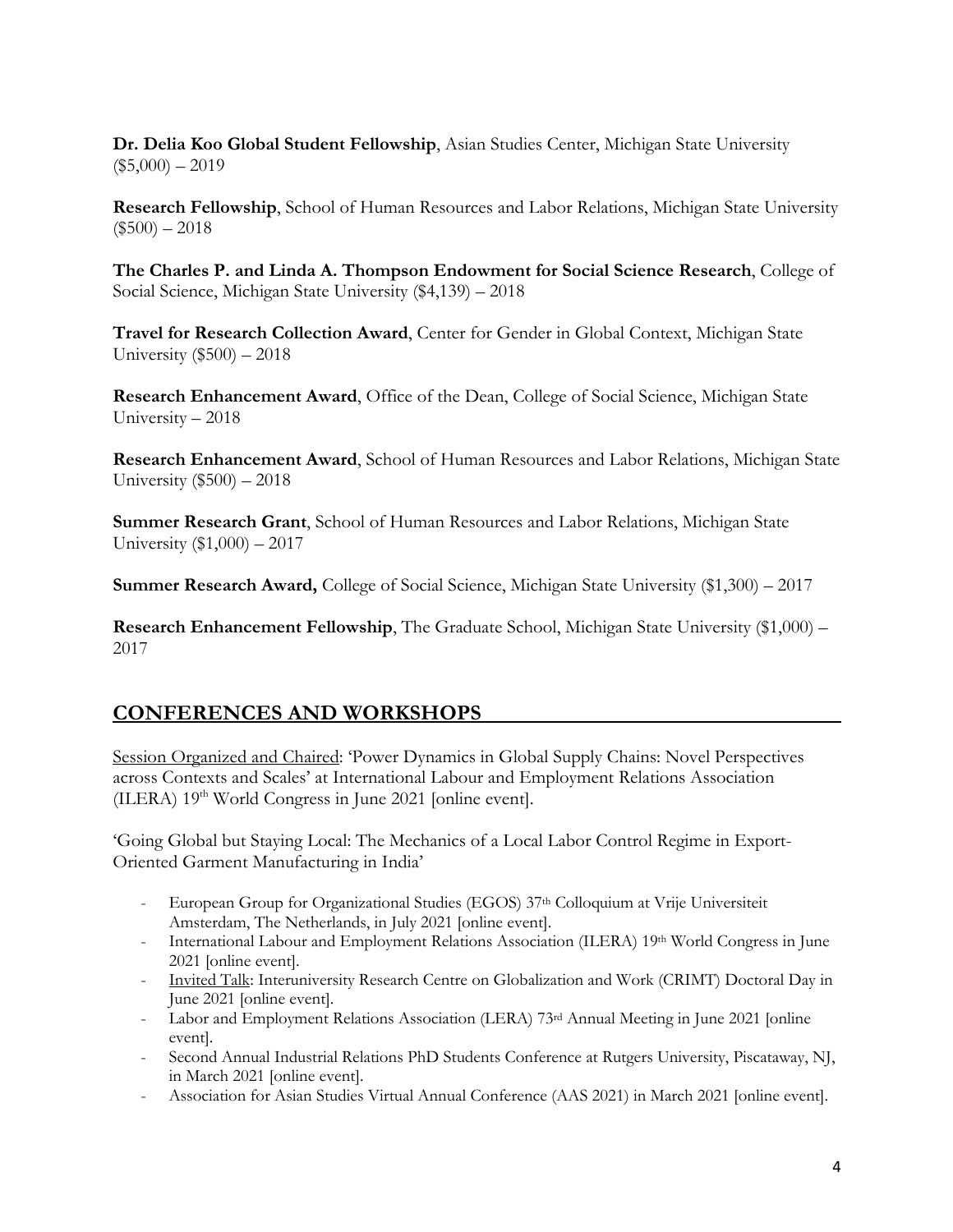- Midwest Conference on Asian Affairs (MCAA 2020), Indiana University, Bloomington, IN, in October 2020 [online event].
- New Voice in Work and Labour Studies Workshop Series, York University Global Labour Research Centre & Canadian Association for Work & Labour Studies (CAWLS), Toronto, Canada, in October 2020 [online event].

'Reconceptualizing Labor Contestation by Marginalized Workers through Critical Race Theory' (with Maite Tapia)

- Labor and Employment Relations Association (LERA) 73<sup>rd</sup> Annual Meeting in June 2021 [online event].

'Gender-Blindness and its Discontents: The Curious Case of an Indian Feminist Trade Union'

- European Group for Organizational Studies (EGOS) 36<sup>th</sup> Colloquium at Universität Hamburg, Germany, in July 2020 [online event].
- Labor and Employment Relations Association (LERA) 72nd Annual Meeting at Portland, OR, in June 2020 [online event].
- Canadian Association for Work and Labour Studies (CAWLS) 2020 Conference at the University of Western Ontario, London, Ontario, Canada, in June 2020 [Conference cancelled].
- Council of Graduate Students Conference at Michigan State University, East Lansing, MI, in February 2020.
- International Graduate Student Symposium at York University, Toronto, Canada, in February 2019.
- Council of Graduate Students Conference at Michigan State University, East Lansing, MI, in February 2019.

'Responding to the Incongruences: Shifting Forms of Worker Representation' (with Maite Tapia, Peter Berg, and Christian Lyhne Ibsen)

- Toward New Theories in Employment Relations Industrial and Labor Relations Review Conference at MIT Sloan School of Management, Cambridge, MA, in May 2018.

"What's 'Next Up' for America's Young Workers?"

- Young Workers and Worker Interest Representation workshop at Amsterdam Institute of Advanced Labour Studies (AIAS), Amsterdam, the Netherlands, in May 2017.

# **SERVICE**

**Graduate Student Representative**, Graduate Student Hearing Board, College of Social Science, Michigan State University – Fall 2018 to Present

**Diversity, Equity, and Inclusion Committee Student Member**, School of Human Resources and Labor Relations – Fall 2020 to Present

**Coordinator**, School of Human Resources and Labor Relations Speaker Series – Fall 2018 to Spring 2019

# **AFFILIATIONS**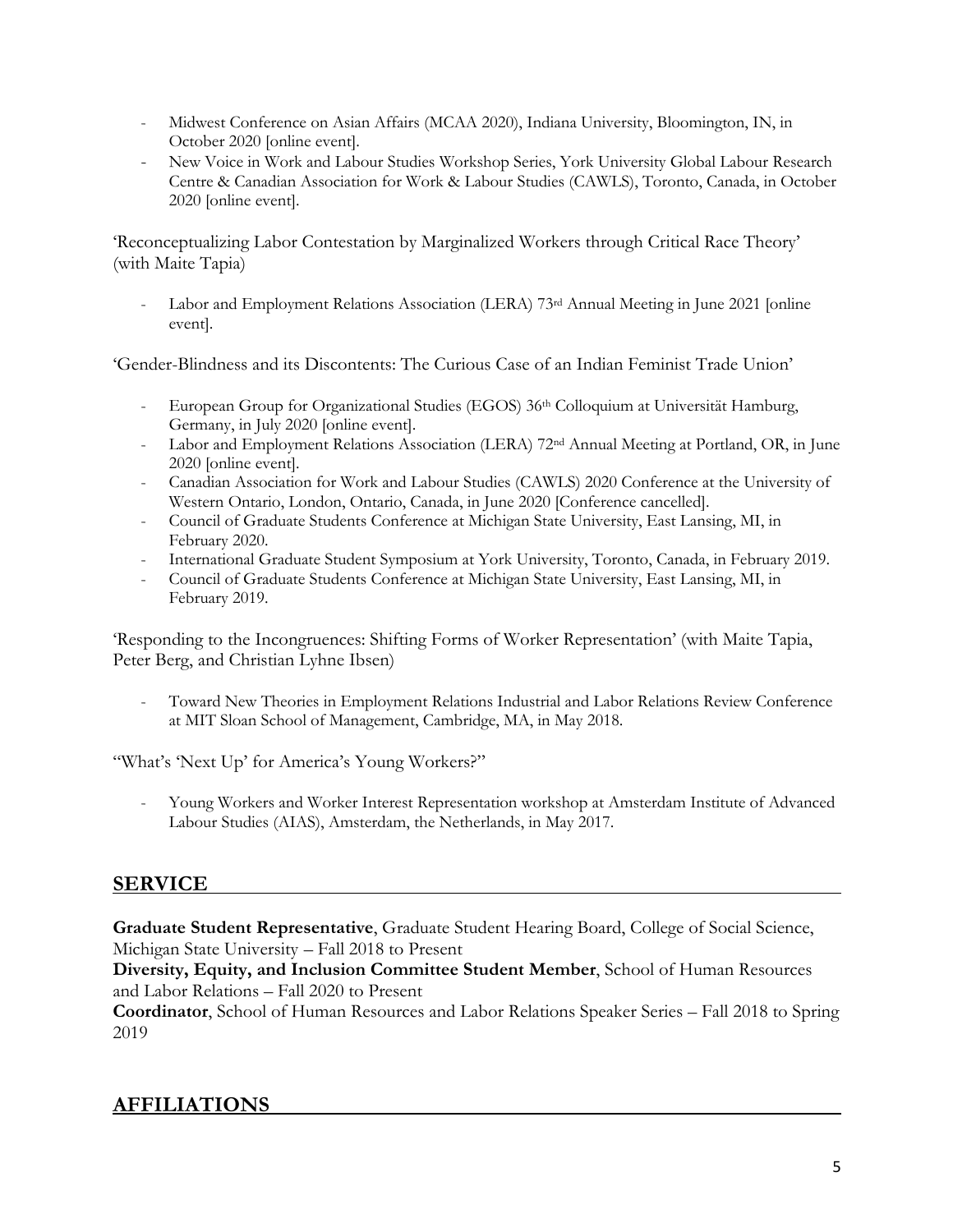**Member**, Labor and Employment Relations Association (LERA) – 2019 to Present **Member**, European Group for Organizational Studies (EGOS) – 2020 to Present **Student Affiliate**, Global Labour Research Centre, York University, Toronto, Canada

#### **PROFESSIONAL EXPERIENCE**

**Tata Consultancy Services Ltd. (TCSL), Mumbai, India –** December 2009 to July 2013 Initial Learning Program (ILP) – December 2009 to April 2010 Program Management Officer (PMO) – May 2010 to July 2013

# **NON-ACADEMIC ACTIVITIES**

- a. Contributor, MSU Graduate Student Race Dialogues Fall 2020
- b. Contributor, MSU Graduate Student Gender Dialogues Spring 2019
- c. Vocalist, The Indian Students Organization Band at MSU 2015 to Present
- d. Contributing author and book/movie reviewer, Indiannerve.com 2013 to Present
- e. Member, College Editorial Board; The Times of India, Nagpur edition 2008 to 2009
- f. Participant, TCSL Corporate Social Responsibility Wing, Maitree 2011 to 2013
- g. Winner, TCSL Maitree Singing Competition December 2011
- h. Winner, The Best Poetry Award; VNIT College Magazine, INSIGHT Spring 2009
- i. Winner, Intercollegiate English Creative Writing Contest; VNIT, Nagpur Spring 2009
- j. Organizing Committee Member, The VNIT Tech Fest, AXIS Fall 2006

### **REFERENCES**

Dr. Maite Tapia (chair) Associate Professor School or Human Resources and Labor Relations Michigan State University Email: tapiam@msu.edu

Dr. Peter Berg Professor and Director School or Human Resources and Labor Relations Michigan State University Email: bergp@msu.edu

Dr. Mevan Jayasinghe Associate Professor School or Human Resources and Labor Relations Michigan State University Email: jayasinm@msu.edu